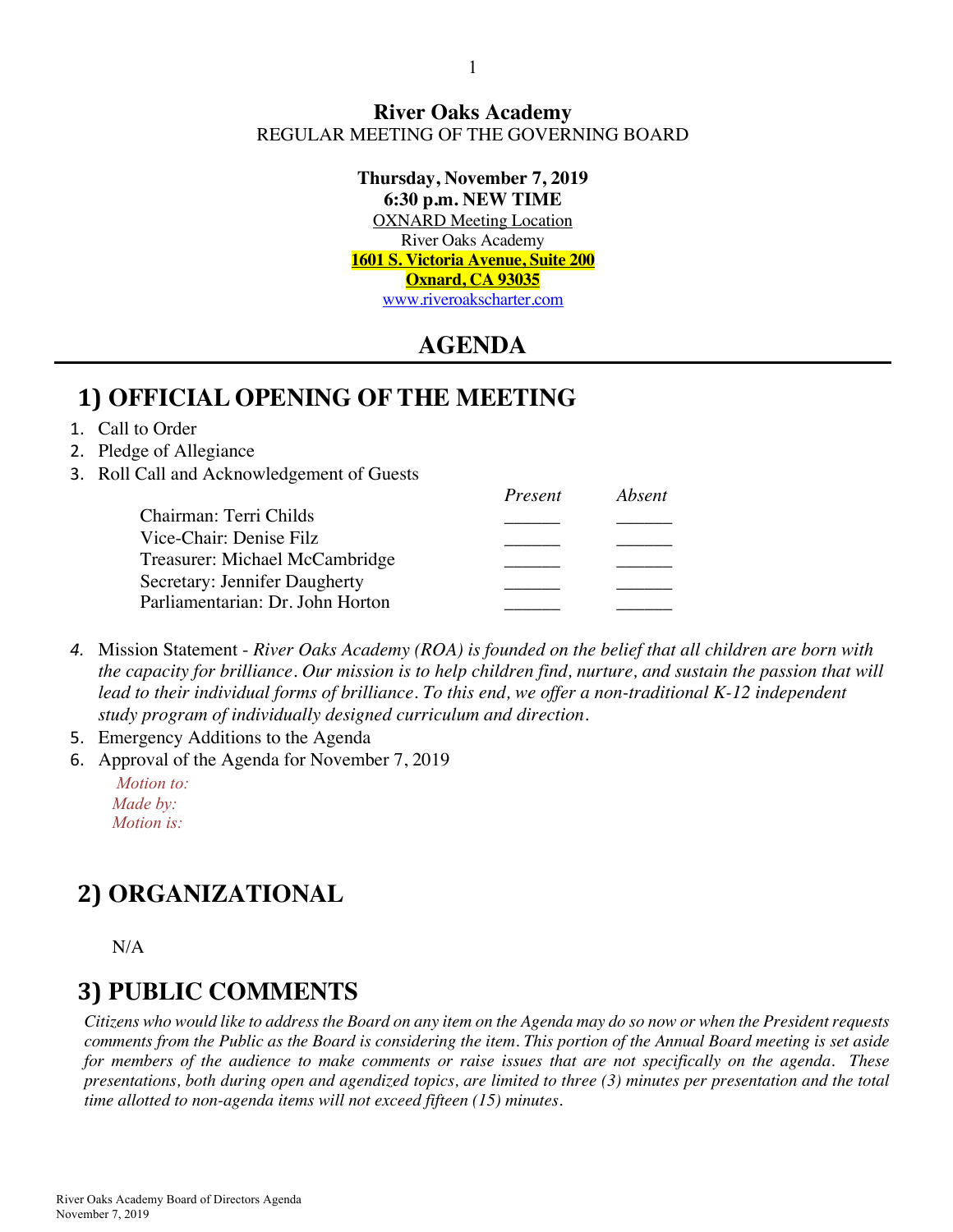## **4) INFORMATION AND DISCUSSION ITEMS**

*These items are presented to the Board for information only and are not subject to action at this meeting. These items may be added to a future meeting for action by the Board.*

- 1. Budget Committee Informational (10 min)
- 2. Parent Advisory Council (PAC) Informational (10 min)
- 3. Teacher's Report Informational (10 min)
- 4. Oxnard Report (10 min)
- 5. Student Report Informational (10 min)
- 6. Career Pathways Report Informational (10 min)
- 7. High School Guidance Counselor—Informational (10 min)

# **5) REPORTS**

- 1. Board Chairperson's Report
- 2. Individual Board Member Report
- 3. Director's Report
- 4. BSA Report
- 5. VCOE Report

# **6) CONSENT AGENDA ITEMS**

*Actions proposed for the Consent Agenda are items consistent with adopted policies and approved practices of River Oaks Academy and are deemed routine in nature. The Board will be asked to approve all of the Consent Agenda items by a single vote unless any member of the Board or the Public asks that an item be removed from the Consent Agenda and considered and discussed separately.*

- 1. Consideration to approve the October 3, 2019 Minutes
- 2. Consideration to approve the ROA Financial Statement
- 3. Consideration to approve the ROA Board Report of Purchase Orders
- 4. Consideration to approve the ROA Board Report of Commercial Checks

*Public Comments: Motion to: Made by: Motion is:*

# **7) ACTION ITEMS**

- 1. Review, Discussion, and Ratification of the quote for ParentSquare which is a comprehensive system to streamline and unify all of our communications and parent engagement efforts at River Oaks. Not to exceed \$2,500 the first year and \$2,000 for the annual subscription thereafter.
	- a. ParentSquare would replace our current app. Parent Square integrates with all data sources via direct API integration, SIS partners (School Pathway bridging), translates into a parent's preferred language, connects with parents via phone call, text and/or email.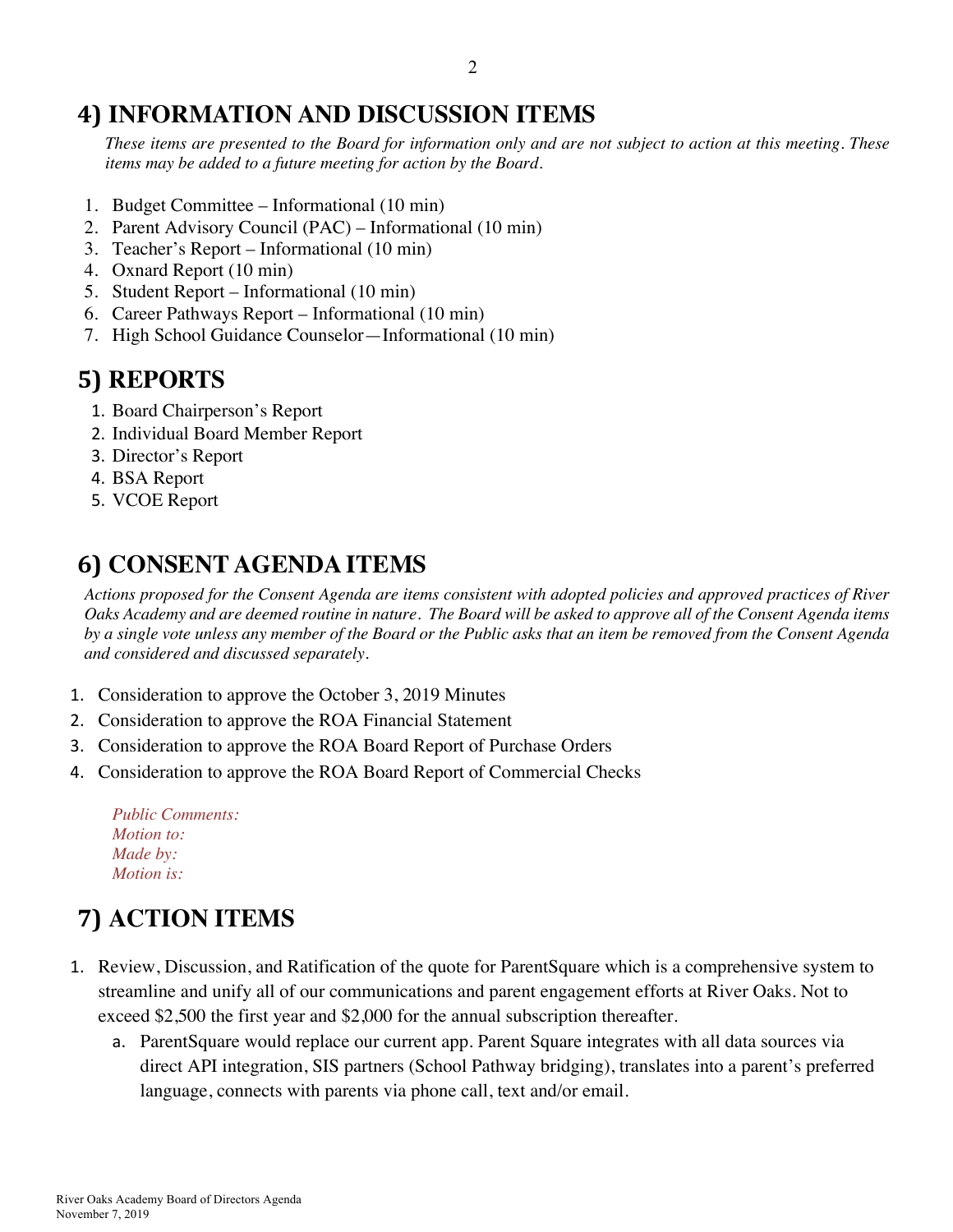*Public Comments: Motion to: Made by: Motion is:*

2. Review, Discussion, and Approval of the 2019-20 ROA Student Handbook as revised by Young, Minney and Corr with all the proposed changes.

*Public Comments: Motion to: Made by: Motion is:*

*3.* Review, Discussion, and Approval of the revised Young, Minney & Corr revised Title IX Policy.

*Public Comments: Motion to: Made by: Motion is:*

*4.* Review, Discussion, and Ratification of the Young, Minney & Corr revised Foster Youth & Mobile Youth Policy.

*Public Comments: Motion to: Made by: Motion is:*

- *5.* Review, Discussion, and Approval of revised River Oaks Academy Dress Code Policy.
	- a) Staff felt that our dress code policy was quite ambiguous and we therefore rewrote the policy to be more specific as to the dress code expectations at our facilities.

| <b>Public Comments:</b> |
|-------------------------|
| <i>Motion to:</i>       |
| Made by:                |
| <i>Motion is:</i>       |

*6.* Review, Discussion, and Ratification of the contract with Melissa Foster, school nurse, to help us with a variety of school nurse related requirements, including being in attendance and evaluating of a student's IEP. Melissa will be available on a need only basis. Not to exceed: \$1,000.00

*Public Comments: Motion to: Made by:*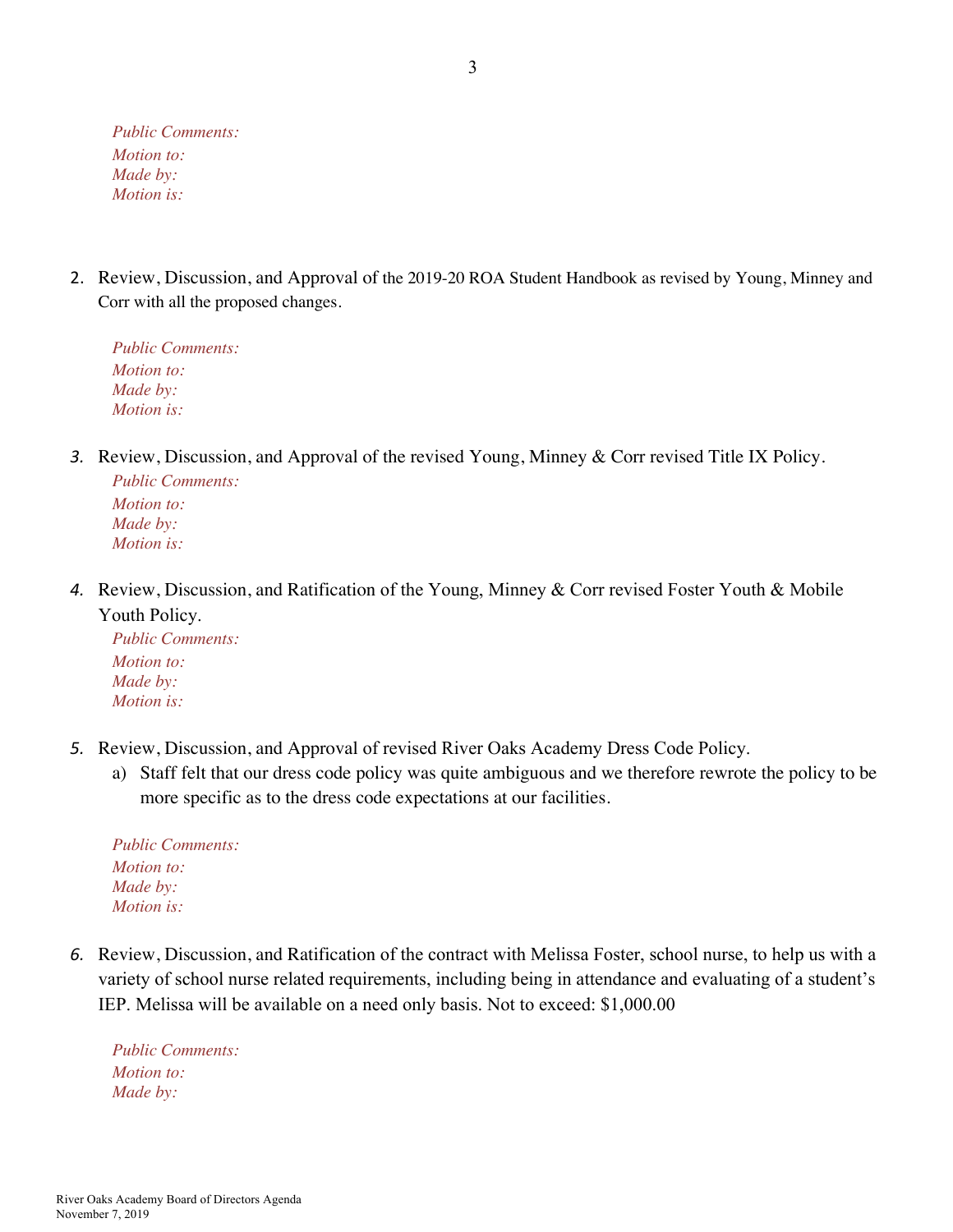#### *Motion is:*

- *7.* Review, Discussion, and Ratification of Andrea Bleecher to replace our speech therapist, Sandra Lulow, in Oxnard. Contract year for Andrea is through June 30. Not to exceed: \$9,000.00
	- a) Andrea has been our speech therapist before but had to take a break due to personal issues*.* She is now taking over for Sandra Lulow who has been helping us with the new Calpads reporting for Siras and due to the extensive time consumption of that task has asked to have Andrea serve our speech students in Oxnard.

*Public Comments: Motion to: Made by: Motion is:*

8. Review, Discussion, and Ratification of the Statement of Work from School Pathways to develop/program changes in School Pathways (SIS) for a new Vending Machine Bridge for ROA with the current vending machine software developer. Not to exceed \$1,500.00

*Public Comments: Motion to: Made by: Motion is:*

9. Review, Discussion, and Approval the quote from 3P Learning for the MathSeeds online math program which many of our families are using. This license renews on November 21, 2019 through November 20, 2020. Not to exceed \$500.00 for 35 licenses and a professional development.

*Public Comments: Motion to: Made by: Motion is:*

#### **8. CLOSED SESSION**

During this meeting the Board may adjourn to Closed Session to review and consider the topics below:

a) HEARING TO CONSIDER EXPULSION/ADMISSION/DISCIPLINE OF A PUPIL OR PUPILS (Education Code section 48918, 72122)

#### **9. OPEN SESSION ACTION ITEMS**

a. Report from Closed Session regarding action taken:

*Public Comments: Motion to:*